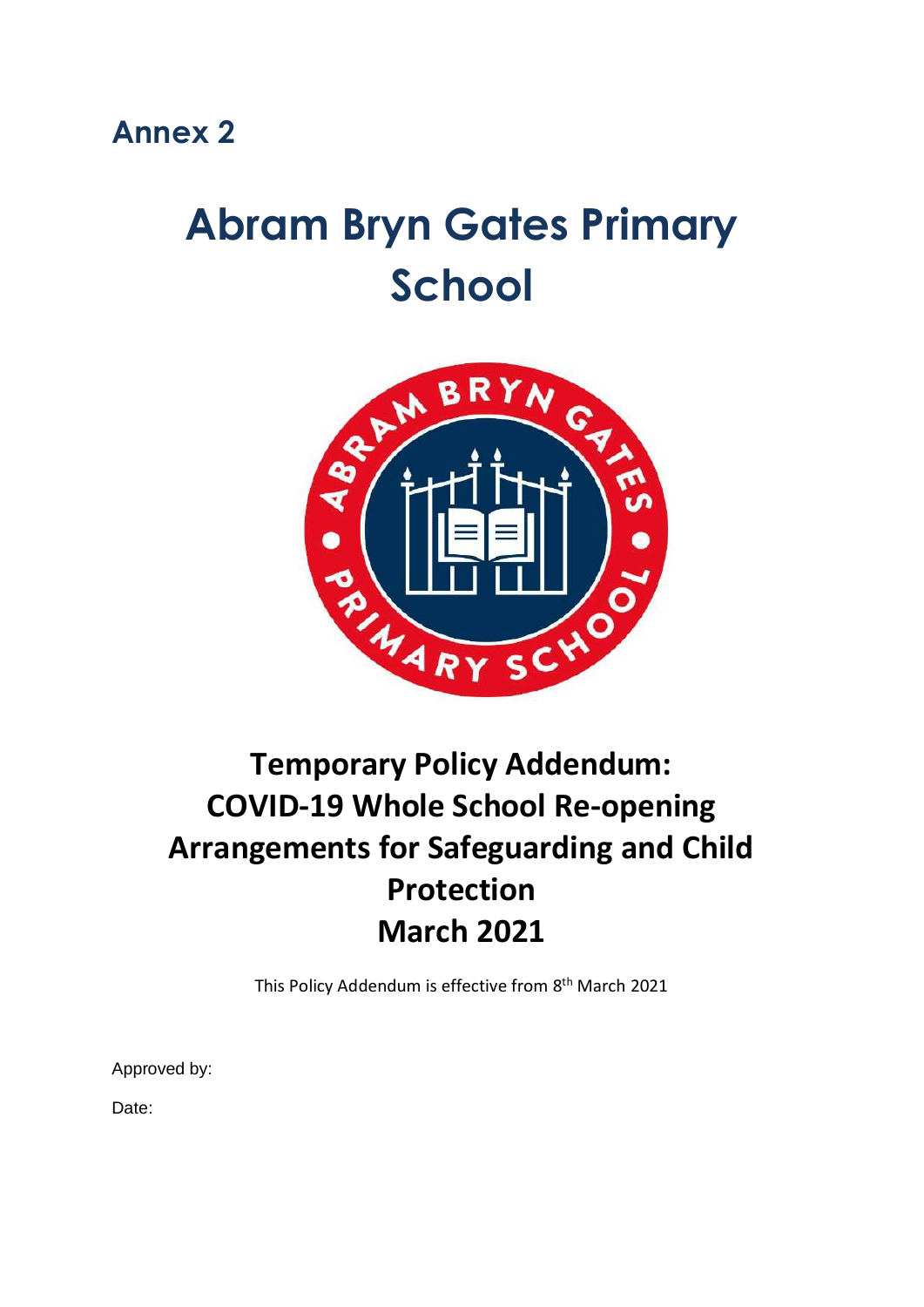# <span id="page-1-0"></span>**Context**

 $\overline{a}$ 1

On Monday 22nd February 2021, The Prime Minister announced the government's roadmap to cautiously ease lockdown restrictions in England. This included a direction that from 8 March 2021, all pupils should attend school.

Abram Bryn Gates Primary School will continue to have regard to the statutory safeguarding guidance Keeping Children Safe in Education (as amended, Jan 2021). 1

We will ensure that, where we care for children on site, we have appropriate support in place for them.

We will take advice and work with the local safeguarding partners.

We will refer to the Government guidance for education and childcare settings on how to implement social distancing and continue to follow the advice from Public Health England on handwashing and other measures to limit the risk of spread of coronavirus.

This addendum of the Abram Bryn Gates Primary School Safeguarding and Child Protection policy contains details of our individual safeguarding arrangements in the following areas:

| Supporting children not in school as they are following clinical or public health advice related |  |
|--------------------------------------------------------------------------------------------------|--|
|                                                                                                  |  |
|                                                                                                  |  |
|                                                                                                  |  |

[https://assets.publishing.service.gov.uk/government/uploads/system/uploads/attachment\\_data/file/954314/](https://assets.publishing.service.gov.uk/government/uploads/system/uploads/attachment_data/file/954314/Keeping_children_safe_in_education_2020_-_Update_-_January_2021.pdf) Keeping children\_safe\_in\_education\_2020\_-\_Update\_-\_January\_2021.pdf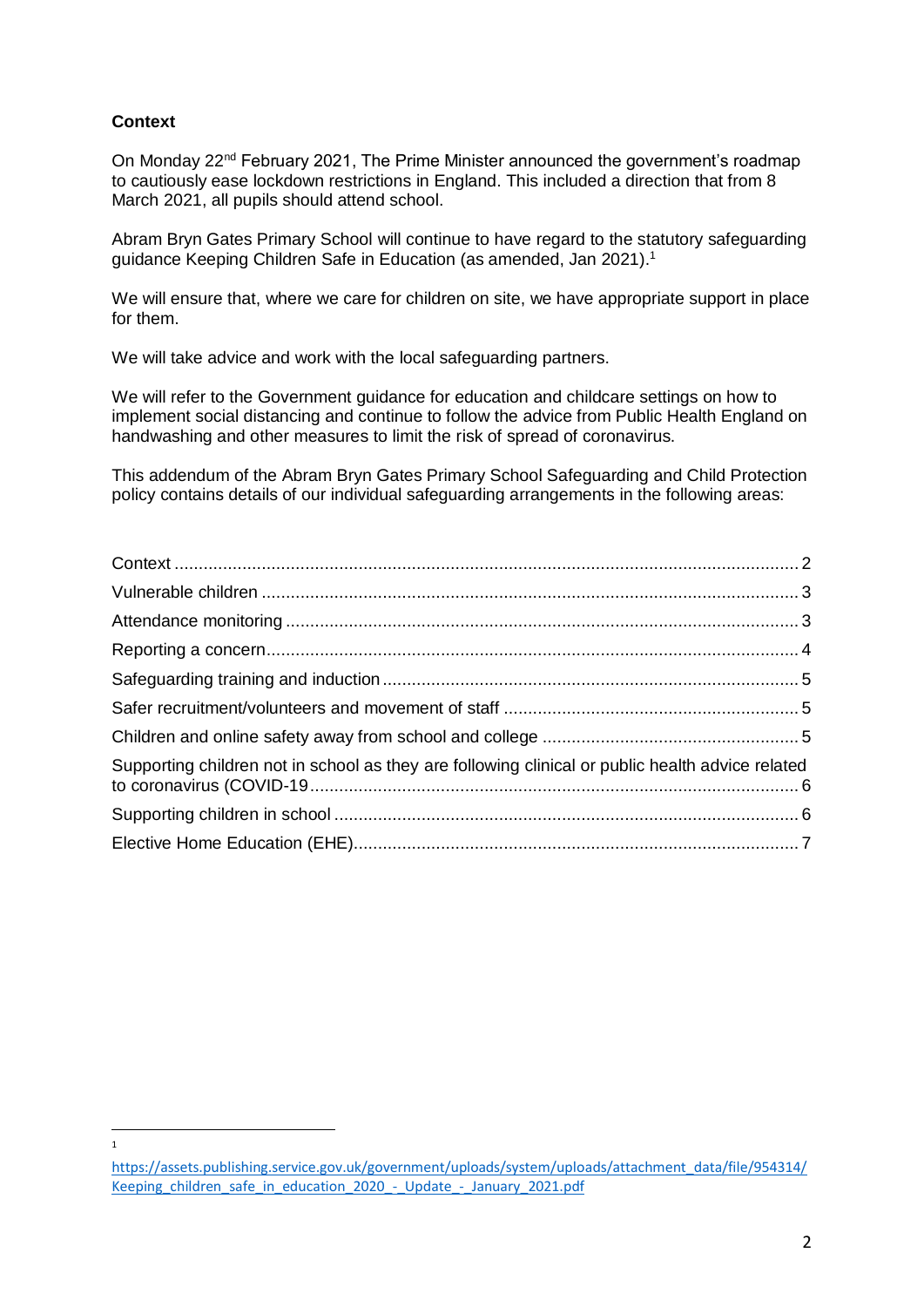# **Key contacts**

Remain as per the School Safeguarding Policy.

## <span id="page-2-0"></span>**Vulnerable children**

Vulnerable children and young people include those who:

- $\bullet$  are assessed as being in need under section 17 of the Children Act 1989<sup>2</sup>, including children and young people who have a child in need plan, a child protection plan or who are a looked-after child;
- have an education, health and care (EHC) plan;
- have been identified as otherwise vulnerable by educational providers or local authorities (including children's social care services), this might include:
	- $\circ$  children and young people on the edge of receiving support from children's social care services or in the process of being referred to children's services
	- o adopted children or children on a special guardianship order
	- o those living in temporary accommodation
	- o those who are young carers
	- o care leavers
	- $\circ$  others at the provider and local authority's discretion including pupils and students who need to attend to receive support or manage risks to their mental health.

Abram Bryn Gates Primary School will continue to work with and support children's social workers to help protect vulnerable children. This includes working with and supporting children's social workers and the local authority virtual school head (VSH) for looked-after and previously looked-after children.

In circumstances where a parent is hesitant about, or does not want to bring their child to an education setting, and their child is considered vulnerable, the social worker and Abram Bryn Gates Primary School will explore the reasons for this directly with the parent.

Where parents are concerned about the risk of the child contracting COVID19, Abram Bryn Gates Primary School or the social worker will talk through these anxieties with the parent/carer following the advice set out by Public Health England.

Abram Bryn Gates Primary School will encourage all pupils to attend a school.

#### <span id="page-2-1"></span>**Attendance monitoring**

 $\overline{a}$ 

We expect all pupils to attend school.

Parents or carers are expected to contact the school on the first day of illness and inform us of the reason for absence so that the correct attendance codes can be used in every case of absence. We expect parents or carers to make contact to make us aware of the status of any COVID-19 tests that have become necessary and to update the school on the welfare of the pupil.

<sup>2</sup> <https://www.legislation.gov.uk/ukpga/1989/41/section/17>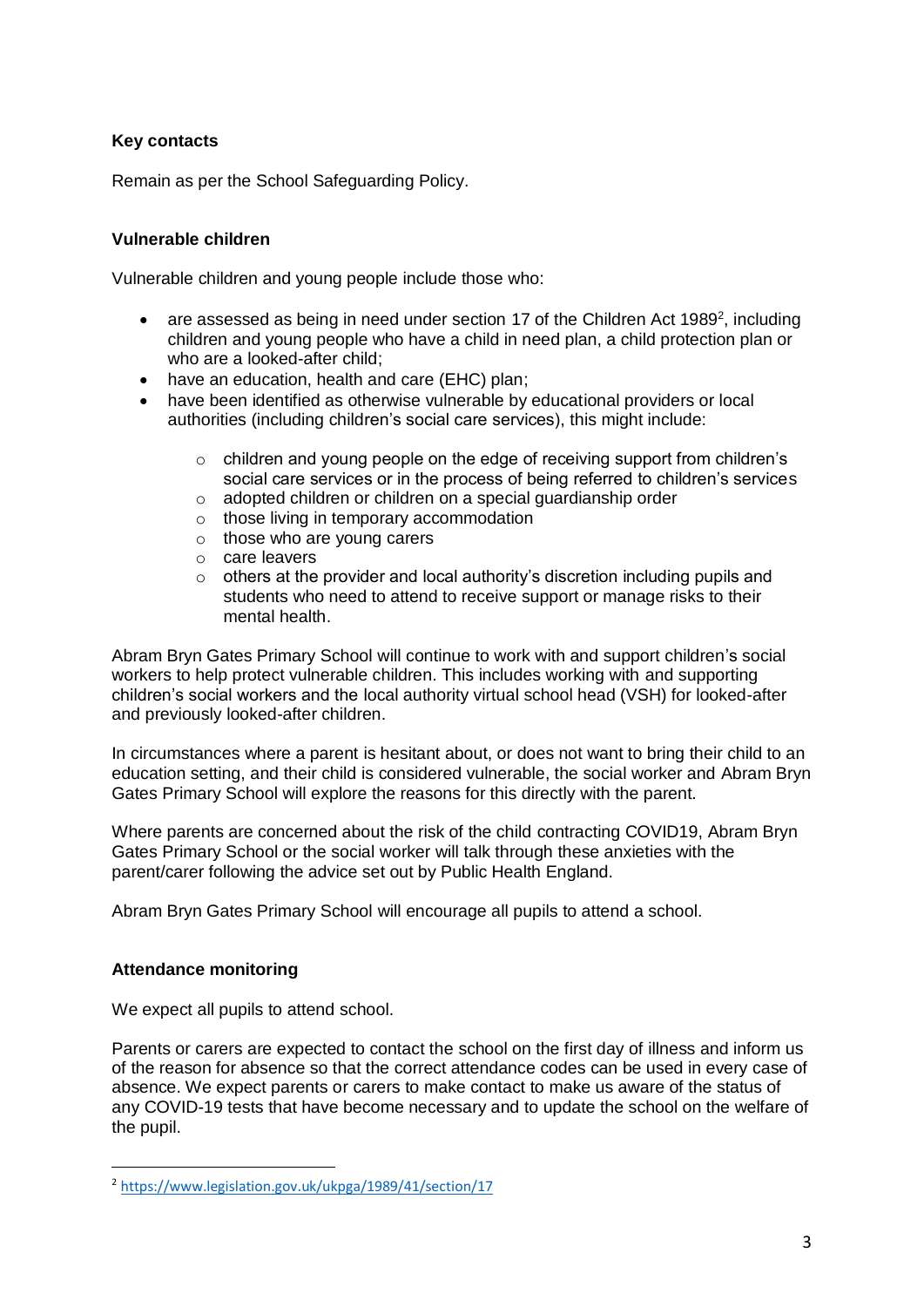From 8th March 2021, we will record attendance in accordance with the Education (Pupil Registration) (England) Regulations 2006 (as amended) $3$  for all pupils.

A small number of pupils will still be unable to attend in line with public health advice to selfisolate because they:

- have symptoms or have had a positive test result
- live with someone who has symptoms or has tested positive and are a household contact
- are a close contact of someone who has coronavirus (COVID-19)

The advice for pupils who have been confirmed as clinically extremely vulnerable is to shield and stay at home as much as possible until further notice. They are advised not to attend school while shielding advice applies nationally.

For children self-isolating or quarantining or shielding – we will use code X.

In compliance with the Remote Education, Temporary Continuity Direction<sup>4</sup> will provide remote education to pupils who are unable to attend school because they are complying with government guidance or legislation around coronavirus (COVID-19).

Also, we will offer pastoral support to pupils who are:

- self-isolating
- shielding
- vulnerable (and off-school)

The Department for Education expects schools to grant applications for leave in exceptional circumstances. This should be recorded as code C (leave of absence authorised by the school) unless another authorised absence code is more applicable.

Where pupils are not able to attend school, as they are following clinical or public health advice related to coronavirus (COVID-19), the absence will not be penalised.

#### <span id="page-3-0"></span>**Reporting a concern**

 $\overline{a}$ 

Where staff have a concern about a child, they should continue to follow the process outlined in the school Safeguarding Policy, this includes making a report via CPOMS, which can be done remotely.

Staff are reminded of the need to report any concern immediately and without delay.

Where staff are concerned about an adult working with children in the school, they should report the concern to the headteacher immediately.

<sup>3</sup> <https://www.legislation.gov.uk/uksi/2006/1751/contents/made>

<sup>4</sup>[https://assets.publishing.service.gov.uk/government/uploads/system/uploads/attachment\\_data/file/923539](https://assets.publishing.service.gov.uk/government/uploads/system/uploads/attachment_data/file/923539/Remote_Education_Temporary_Continuity_Direction_-__Explanatory_Note.pdf) [/Remote\\_Education\\_Temporary\\_Continuity\\_Direction\\_-\\_\\_Explanatory\\_Note.pdf](https://assets.publishing.service.gov.uk/government/uploads/system/uploads/attachment_data/file/923539/Remote_Education_Temporary_Continuity_Direction_-__Explanatory_Note.pdf)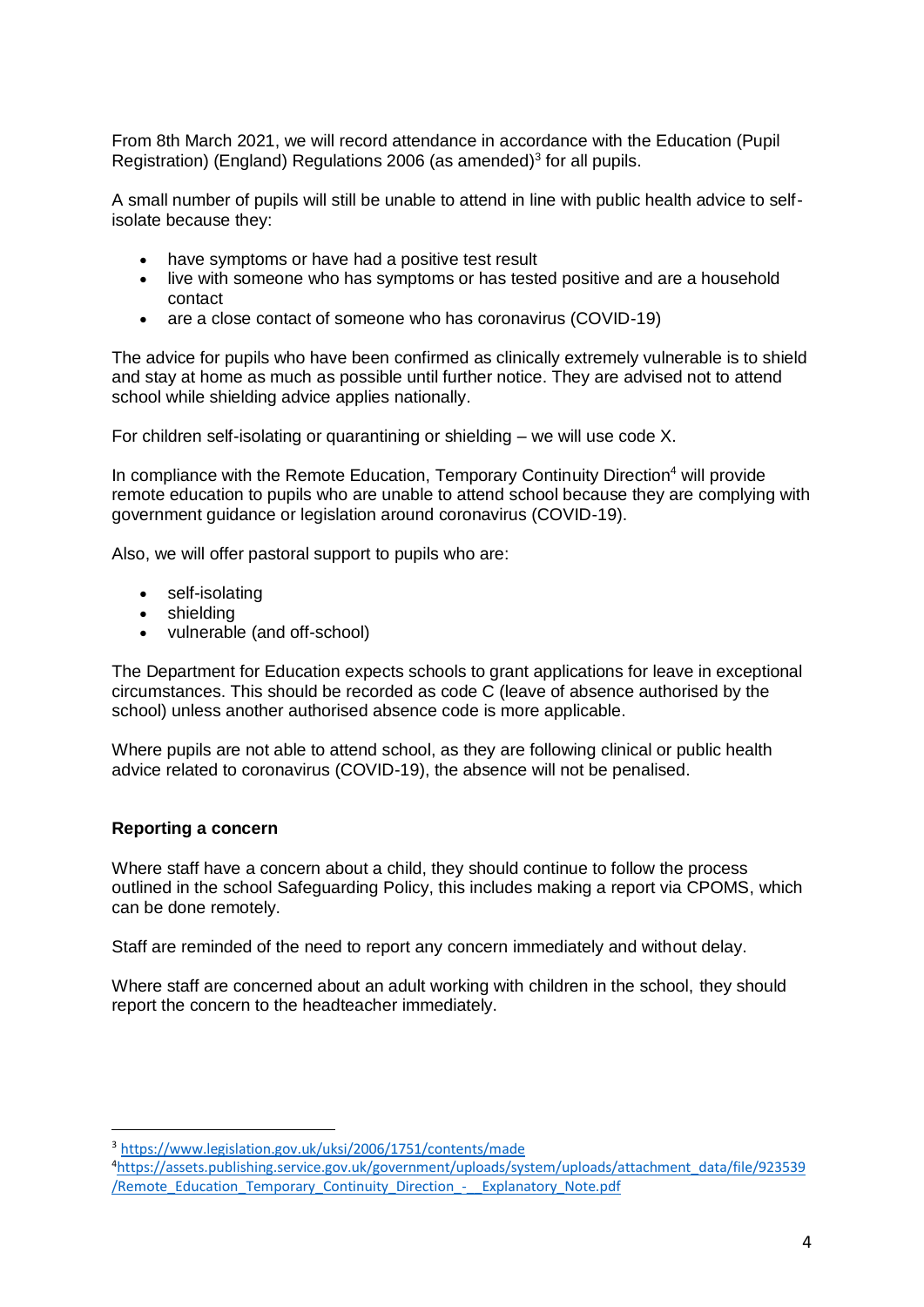#### <span id="page-4-0"></span>**Safeguarding training and induction**

All existing school staff have had safeguarding training and have read part 1 of Keeping Children Safe in Education (2020). The DSL will communicate with staff any new local arrangements, so they know what to do if they are worried about a child.

Where new staff are recruited, new volunteers or students enter Abram Bryn Gates Primary School, they will continue to be provided with a safeguarding induction.

#### <span id="page-4-1"></span>**Safer recruitment/volunteers and movement of staff**

When recruiting new staff, Abram Bryn Gates Primary School will continue to follow the relevant safer recruitment processes for their setting, including, as appropriate, relevant sections in part 3 of Keeping Children Safe in Education (2020) (as amended, Jan 2021).

Under no circumstances will a volunteer in respect of whom no checks have been obtained be left unsupervised or allowed to work in regulated activity.<sup>5</sup>

## <span id="page-4-2"></span>**Children and online safety away from school and college**

It is important that all staff who interact with children, including online, continue to look out for signs a child may be at risk. Any such concerns should be dealt with as per the Child Protection Policy and, where appropriate, referrals should still be made to children's social care and, as required, the police.

Abram Bryn Gates Primary School will ensure any use of online learning tools and systems is in line with privacy and data protection/GDPR requirements.

Below are some things to consider if there are virtual lessons, especially where webcams are involved:

No 1:1s (unless an additional adult is present), groups only

 $\overline{a}$ 

- Staff and children must wear suitable clothing, as should anyone else in the household.
- Any computers used should be in appropriate areas, for example, not in bedrooms; and the background should be blurred.
- The live class should be recorded so that if any issues were to arise, the video can be reviewed.
- Live classes should be kept to a reasonable length of time, or the streaming may prevent the family 'getting on' with their day.
- Language must be professional and appropriate, including any family members in the background.
- Staff must only use platforms specified by the senior leadership team and approved by our IT network provider to communicate with pupils
- Staff should record, the length, time, date and attendance of any sessions held.

<sup>5</sup> Paragraph 183. Keeping Children Safe in Education (2020) (as amended, Jan 2021) [https://assets.publishing.service.gov.uk/government/uploads/system/uploads/attachment\\_data/file/9](https://assets.publishing.service.gov.uk/government/uploads/system/uploads/attachment_data/file/954314/Keeping_children_safe_in_education_2020_-_Update_-_January_2021.pdf) 54314/Keeping children safe in education 2020 - Update - January 2021.pdf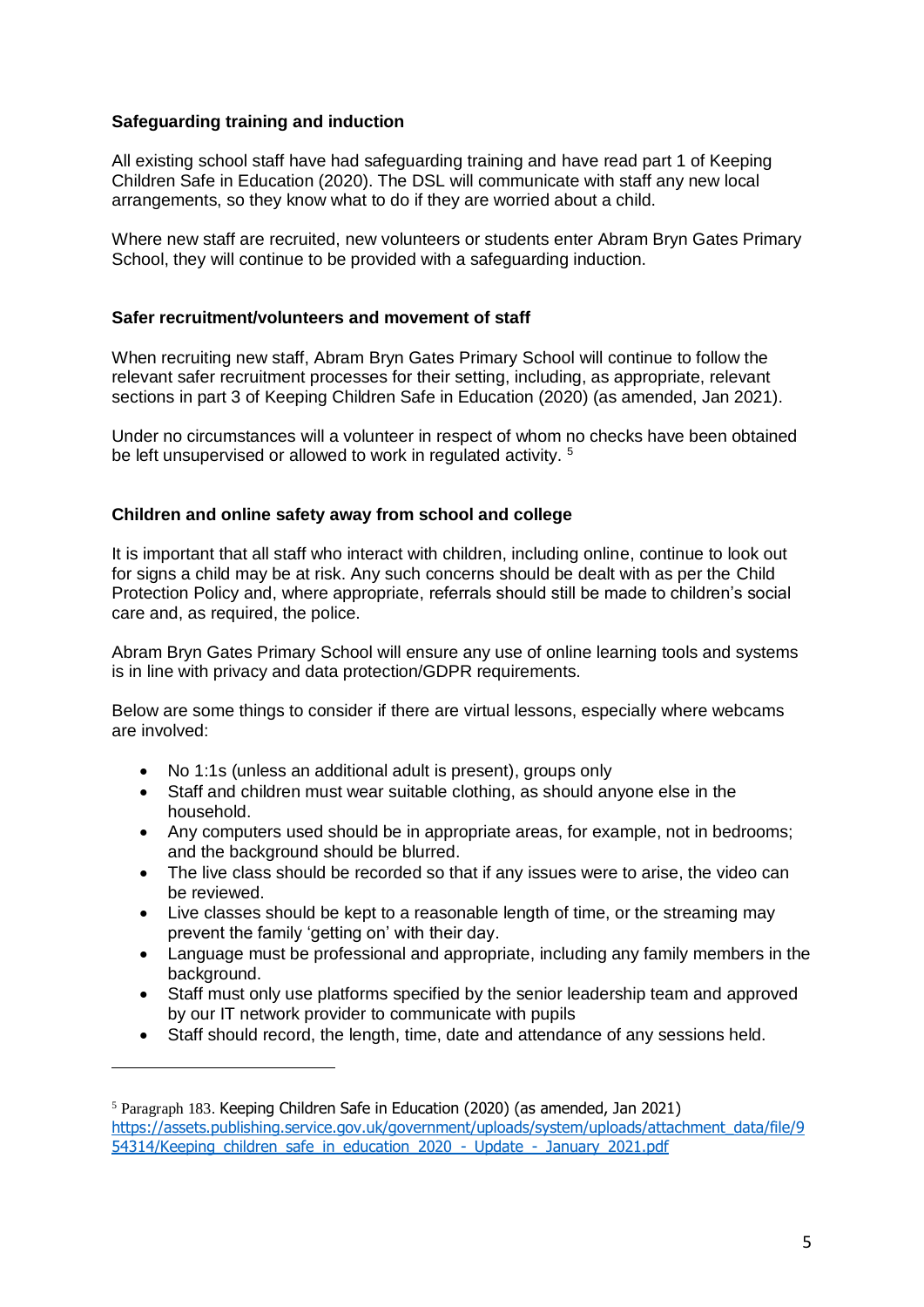#### <span id="page-5-0"></span>**Supporting children not in school as they are following clinical or public health advice related to coronavirus (COVID-19**

Abram Bryn Gates Primary School is committed to ensuring the safety and wellbeing of all its children and young people.

Where the DSL has identified a child to be on the edge of social care support, or who would normally receive pastoral-type support in school, they should ensure that a robust communication plan is in place for that child or young person.

Details of contact made in accordance with the plan must be recorded on CPOMS.

The communication plans can include remote contact, phone contact, door-step visits. Other individualised contact methods should be considered and recorded.

Abram Bryn Gates Primary School and its DSL will work closely with all stakeholders to maximise the effectiveness of any communication plan.

This plan must be reviewed regularly and, where concerns arise, the DSL will consider any referrals, as appropriate.

Abram Bryn Gates Primary School recognises that school is a protective factor for children and young people, and the current circumstances can affect the mental health of pupils and their parents/carers.

Teachers at Abram Bryn Gates Primary School need to be aware of this in setting expectations of pupils' work where they are at home.

#### <span id="page-5-1"></span>**Supporting children in school**

 $\overline{a}$ 

Abram Bryn Gates Primary School is committed to ensuring the safety and wellbeing of all its students.

Abram Bryn Gates Primary School will continue to be a safe space for all children to attend and flourish.

Abram Bryn Gates Primary School will refer to the Government guidance for education and childcare settings on how to implement social distancing<sup>6</sup> and continue to follow the advice from Public Health England on handwashing and other measures to limit the risk of spread of COVID-19.

Abram Bryn Gates Primary School will ensure that, where we care for children of critical workers and vulnerable children on site, we ensure appropriate support is in place for them. This will be bespoke to each child.

Abram Bryn Gates Primary School will ensure that appropriate support is offered to all students with respect to their mental health.

<sup>6</sup>[https://assets.publishing.service.gov.uk/government/uploads/system/uploads/attachment\\_data/file/963541](https://assets.publishing.service.gov.uk/government/uploads/system/uploads/attachment_data/file/963541/Schools_coronavirus_operational_guidance.pdf) [/Schools\\_coronavirus\\_operational\\_guidance.pdf](https://assets.publishing.service.gov.uk/government/uploads/system/uploads/attachment_data/file/963541/Schools_coronavirus_operational_guidance.pdf)